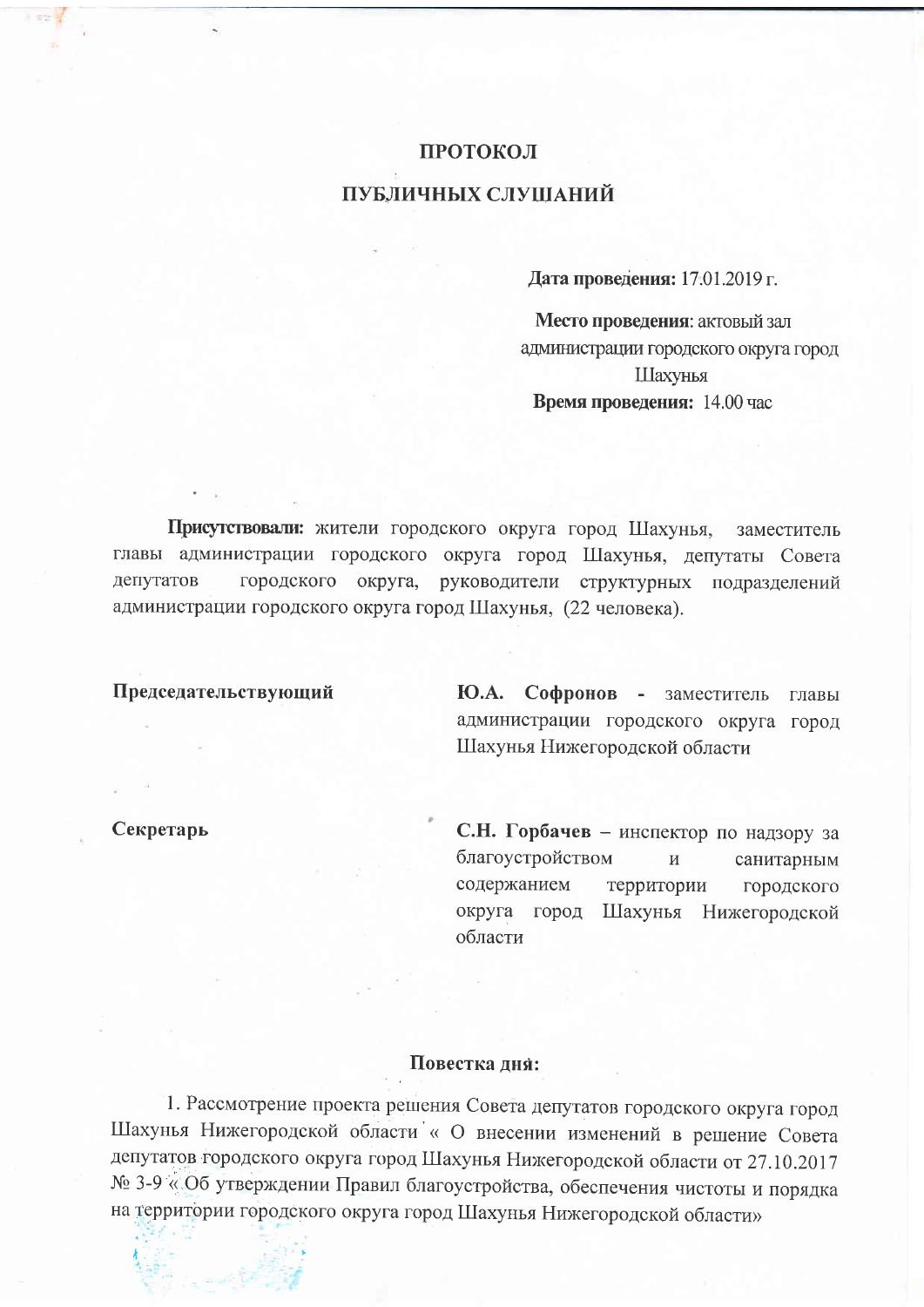Локлалчик Ю.А.Соколов - начальник сектора управления по работе с территориями и благоустройству администрации городского округа город Шахунья. Тема: О внесении изменений в решение Совета депутатов городского округа город Шахунья Нижегородской области от 27.10.2017 № 3-9 « Об утверждении Правил благоустройства, обеспечения чистоты и порядка на территории городского округа город Шахунья Нижегородской области».

1. Раздел «Основные понятия», пункт 16) изложить в следующей редакции:

«прилегающая территория – территория общего пользования, которая прилегает к зданию, строению, сооружению, земельному участку в случае, если такой земельный участок образован, и границы которой определены настоящими Правилами».

2. Раздел «основные понятия», пункт 20) изложить в следующей редакции:

«территории общего пользования - территории городского округа, которыми беспрепятственно пользуется неограниченный круг лиц. В целях Настоящих территории общего пользования равнозначно понятию Правил понятие общественного пространства, то есть территории городского округа, которые постоянно доступны для населения, в том числе площади, набережные, береговые полосы водных объектов общего пользования улицы, пешеходные зоны, скверы, парки и.т.п.. Общественные пространства могут использоваться в различных целях, в том числе для общения, отдыха, занятия спортом, образования, проведения собраний граждан, осуществления предпринимательской деятельности, с учетом требований действующего законодательства».

3. Раздел «Основные понятия» дополнить пунктом 37 следующего содержания:

схема границ прилегающей территории - документ, содержащий схематичное изображение границ прилегающей территории, а также границ соответствующего здания, строения, сооружения, земельного участка с указанием кадастрового номера и (или) адреса здания, строения, сооружения, земельного участка, от которого устанавливаются границы прилегающей территории, площадь прилегающей территории, условный номер прилегающей территории, а также иные ланные. предусмотренные правилами благоустройства территории муниципального образования.

4. Пункт 3.1.2. изложить в следующей редакции:

« 3.1.2. Границы благоустройства, содержания и уборки территорий физическими и юридическими лицами, индивидуальными предпринимателями устанавливаются:

в соответствии с границами, определенными кадастровыми планами земельных участков, с учетом прилегающей территории, определяемой в соответствии с настоящими Правилами;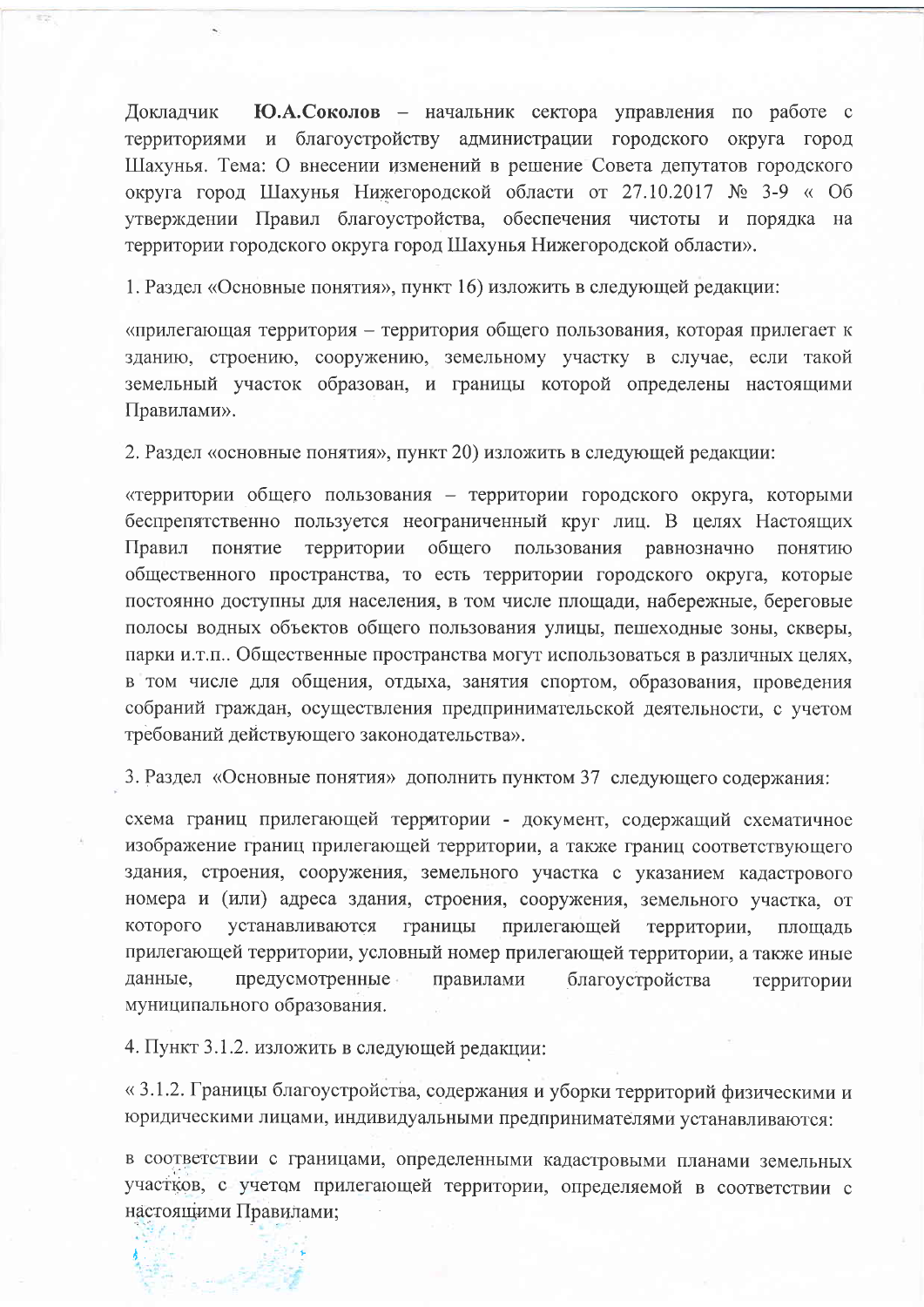от границ земельных участков, сведения о границах которых внесены в Единый государственный реестр недвижимости, за исключением случая, установленного подпунктом "б" пункта 2 настоящей части;

от границ зданий, строений, сооружений, расположенных на земельных участках

а) не образованных в соответствии с земельным законодательством Российской Федерации:

б) образованных по границам зданий, строений, сооружений;

в) границы которых подлежат уточнению в соответствии с Федеральным законом от 13 июля 2015 года № 218-ФЗ "О государственной регистрации недвижимости"

нормативным актом администрации городского округа, закрепляющим территории в целях содержания и уборки в отношении нестационарных объектов торговли в соответствии со схемой размещения таких объектов;

договором между органами территориального общественного самоуправления, зарегистрированными в качестве юридического лица в организационно-правовой форме некоммерческой организации органами территориального общественного самоуправления и (или) их объединениями и администрацией городского округа.

Границы прилегающих территорий определяются в соответствии с предельными (максимальными) параметрами прилегающих территорий и отображаются на схемах границ прилегающей территории, утверждаемых правовыми актами администрации городского округа

Подготовка схемы границ прилегающей территории может осуществляться в форме электронного документа.

Схемы границ нескольких прилегающих территорий или всех прилегающих территорий на территории городского округа могут быть подготовлены в виде одного документа.

Утвержденные схемы границ прилегающей территории публикуются в порядке, установленном для официального опубликования муниципальных правовых актов, и размещаются на официальном сайте городского округа (при наличии такого официального сайта) в информационно-телекоммуникационной сети "Интернет", а также подлежат размещению информационной  $\, {\bf B} \,$ системе обеспечения градостроительной деятельности.

Границы прилегающей территории, отображенные на схеме границ прилегающей территории, не учитываются при образовании земельного участка, на котором расположен объект капитального строительства, в порядке, установленном земельным законодательством Российской Федерации».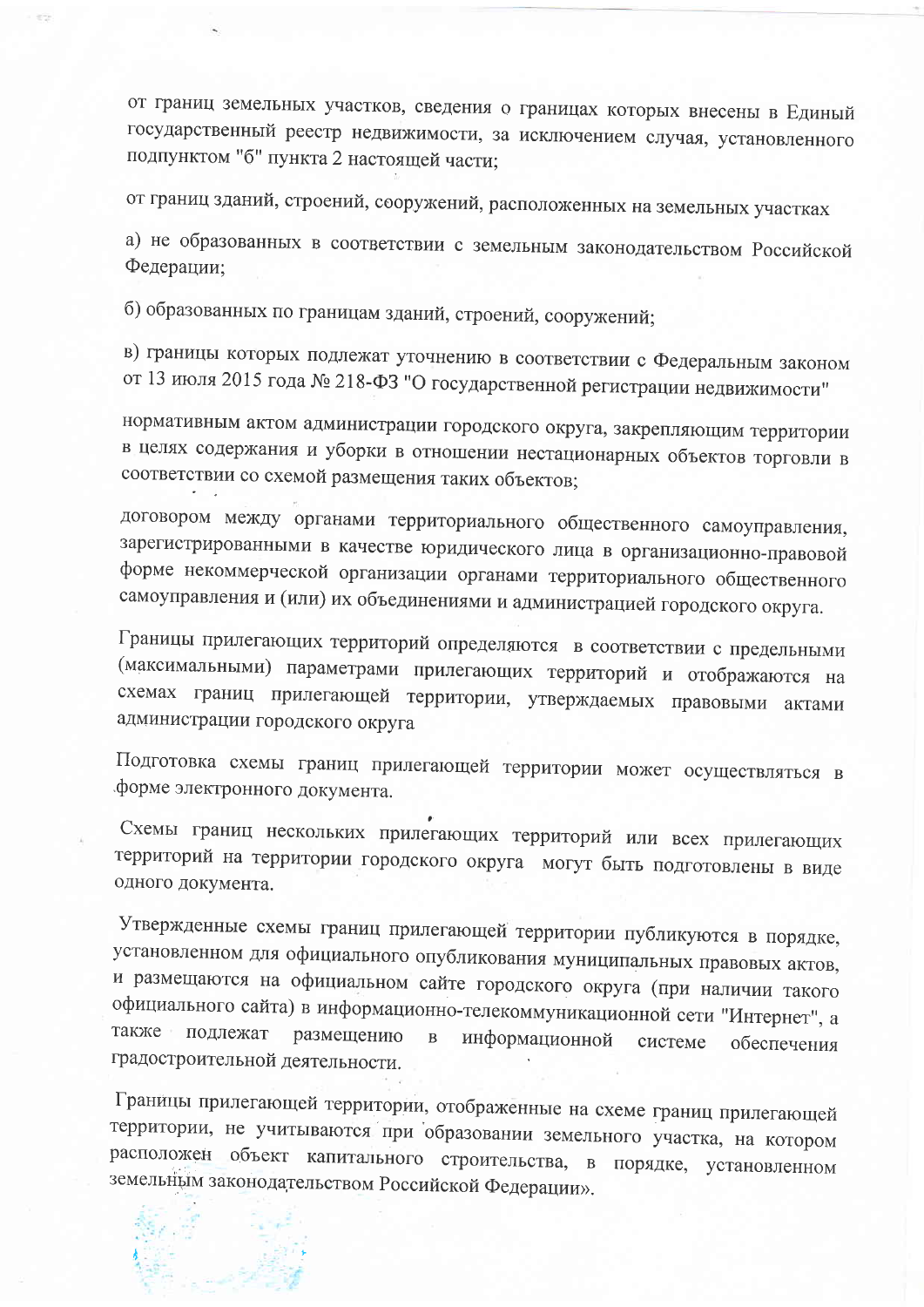5. Пункт 3.1.4. изложить в следующей редакции:

« 3.1.4. Собственники помещений в многоквартирном доме обязаны обеспечивать содержание и уборку территории земельного участка, на котором расположен многоквартирный дом и границы которого определены на основании данных государственного кадастрового учета. включая элементы озеленения И благоустройства, иные объекты, предназначенные для обслуживания, эксплуатации и благоустройства многоквартирного дома, в том числе внутриквартальные проезды, автомобильные стоянки, детские и спортивные плошалки, газгольдеры (за исключением технического обслуживания). Если кадастровый учет земельного участка, на котором расположен многоквартирный дом не проведен, собственники жилых помещений в многоквартирном доме обязаны обеспечивать уборку закрепленной территории в границах от стен многоквартирного дома до середины санитарных и противопожарных разрывов с соседними зданиями, а в случае отсутствия соседних зданий - по периметру 15 метров от стен многоквартирного дома.

В случае, если территория земельного участка, на котором расположен многоквартирный дом и границы которого определены на основании данных государственного кадастрового учета, используется ДЛЯ осуществления хозяйственной, предпринимательской и иной приносящей доход деятельности, связанной  $\mathbf{C}$ использованием нежилого помещения, расположенного  $\overline{B}$ многоквартирном доме, собственник нежилого помещения обязан самостоятельно обеспечивать уборку соответствующей территории земельного участка, в том числе устанавливать урны на территории земельного участка, непосредственно примыкающего к нежилому помещению, своевременно очищать урны от мусора, обеспечивать своевременный сбор и вывоз отходов, образующихся при осуществлении хозяйственной, предпринимательской и иной приносящей доход деятельности с территории земельного участка. Данная обязанность реализуется, в частности. путем заключения отдельных договоров  $\mathbf{c}$ управляющими организациями, органами территориального общественного самоуправления, зарегистрированными в качестве юридического лица (их объединениями). При этом обязанность собственника нежилых помещений в многоквартирном доме по оплате жилищных услуг, в соответствии с положениями Жилищного Кодекса РФ не прекращается.

Собственники нежилых помещений в многоквартирном доме, границы которого на основании данных государственного кадастрового учета определены по отмостку или в отношении которых кадастровый учет не проведен, обязаны обеспечивать уборку закрепленной территории к нежилому помещению, размеры которого определены согласно данным кадастрового, технического паспорта, иного документа, который содержит описание помещения, по периметру 15 метров от границы нежилого помещения.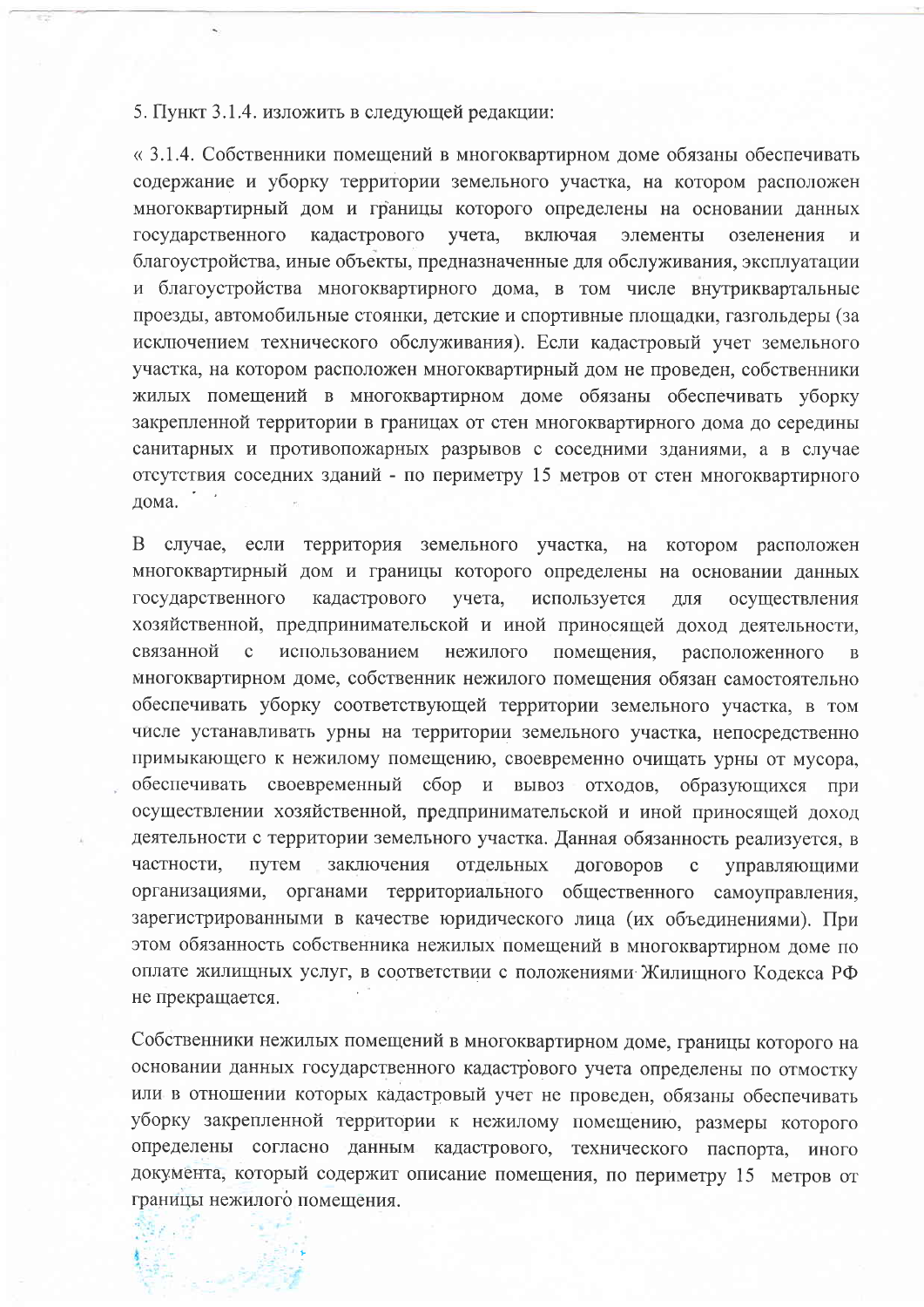Собственники частных домовладений обязаны обеспечивать содержание и уборку территории земельного участка, на котором расположен дом и границы которого определены на основании данных государственного кадастрового учета, а также обязаны обеспечивать уборку территории по периметру 5 метров от границы земельного участка. В случае, если не проведен кадастровый учет земельного участка, на котором расположен частный дом, собственник частного дома обязан обеспечивать содержание и уборку территории, огороженной установленным ограждением частного домовладения, а также закрепленной территории по периметру 5 метров от такого ограждения, но не далее кромки автомобильной дороги общего пользования (в случае ее наличия) и не более 10 метров от границ земельного участка, на котором находится объект индивидуального жилищного строительства, малоэтажный жилой дом блокированной застройки, не более 20 индивидуального жилищного строительства, границ объекта метров  $O(T)$ малоэтажного жилого дома блокированной застройки;

В случае, если ограждение не установлено, собственник частного дома обязан обеспечивать уборку закрепленной территории в границах от фасада дома до середины санитарных и противопожарных разрывов с соседними зданиями, а в случае отсутствия соседних зданий - по периметру 15 метров от стен дома. Собственники частных домовладений обязаны заключать договоры на вывоз мусора (в том числе ТКО и КГО), со специализированными организациями. Обязанность по содержанию, уборке и благоустройству территорий частных домовладений, прилегающих территорий, а также по вывозу мусора, ТКО И КГО, может быть реализована их собственниками за свой счет путем заключения отдельных договоров с управляющими организациями, специализированными организациями, органами территориального общественного самоуправления, зарегистрированными в качестве юридического лица (их объединениями), осуществляющими хозяйственную деятельность по благоустройству (в том числе содержанию и уборке) на соответствующей территории.

Собственники нежилых зданий (помещений в них), сооружений, включая временные сооружения, обязаны обеспечивать содержание и уборку территории земельного участка, на котором расположено нежилое здание (помещение в нем), сооружение, включая временное, границы которого определены на основании данных государственного кадастрового учета (за исключением случаев, когда границы земельного участка определены по отмостку).

В случае, если границы земельного участка определены по отмостку или не проведен кадастровый учет земельного участка, на котором расположено нежилое здание (помещение в нем), сооружение, включая временное сооружение, собственники нежилых зданий (помещений в них), сооружений обязаны обеспечивать содержание, уборку и благоустройство закрепленной территории, но не более 20 метров от границ земельного участка, на котором находится нежилое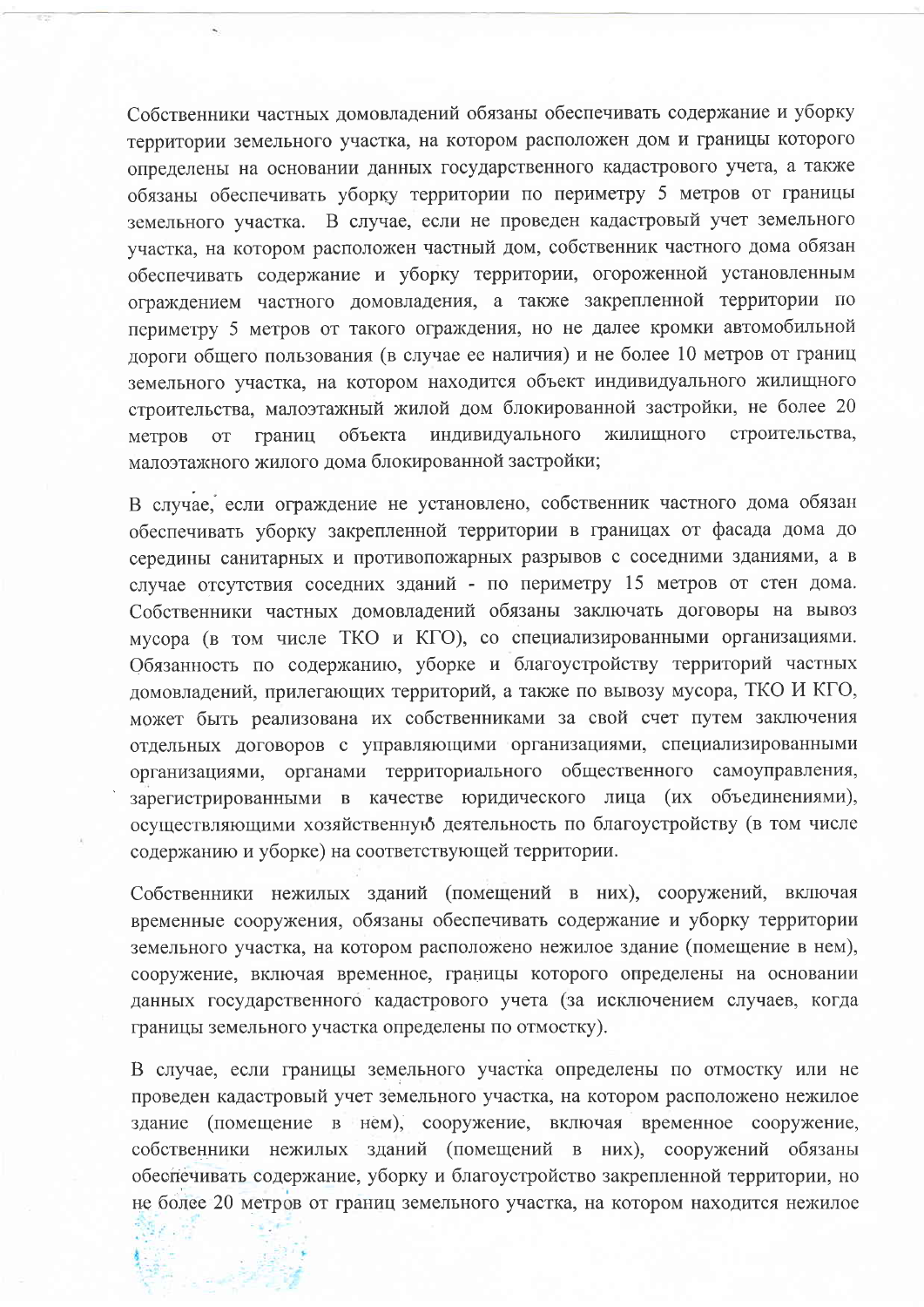злание, строение, сооружение, не более 30 метров от границ нежилого здания, строения, сооружения. В случае, когда объект недвижимости принадлежит на праве собственности нескольким собственникам, прилегающая территория, уборке, закрепляется  $3a$ собственниками подлежащая содержанию  $\boldsymbol{\mathrm{M}}$ пропорционально доле в праве собственности на объект недвижимости. Порядок участия собственников помещений в нежилых зданиях в содержании, уборке и благоустройстве определяется соглашением между ними.

В случае совпадения или наложения границ прилегающих территорий, границы прилегающих территорий устанавливаются на равном удалении от объектов, границ земельных участков.

В границы прилегающих территорий не включаются:

1) территории, не относящиеся к территориям общего пользования;

2) территории общего пользования, относящиеся к категориям, которые в благоустройства территории муниципального соответствии  $\mathbf{C}$ правилами образования не могут входить в состав прилегающей территории;

3) территории общего пользования, содержание которых является обязанностью их правообладателей в соответствии с федеральным законодательством

Изменение границ прилегающих территорий, отображенных на схемах границ прилегающей территории, осуществляется в порядке, предусмотренном настоящим Законом, в следующих случаях:

1) размещение объекта, от которого устанавливается граница прилегающей территории;

2) изменение границ земельных участков;

3) образование земельных участков, на которых расположены здания, строения, сооружения, или иных земельных участков;

4) изменение назначения использования зданий, строений, сооружений, земельных участков;

5) изменение размеров границ прилегающих территорий  $\, {\bf B}$ правилах благоустройства;

6) признание муниципальных правовых актов, утвердивших ранее закрепленные границы прилегающих территорий, недействительными в судебном порядке.

Изменение границ прилегающих территорий, отображенных на схемах границ прилегающей может быть территории, осуществлено  $\Pi{\rm O}$ заявлениям заинтересованных лиц.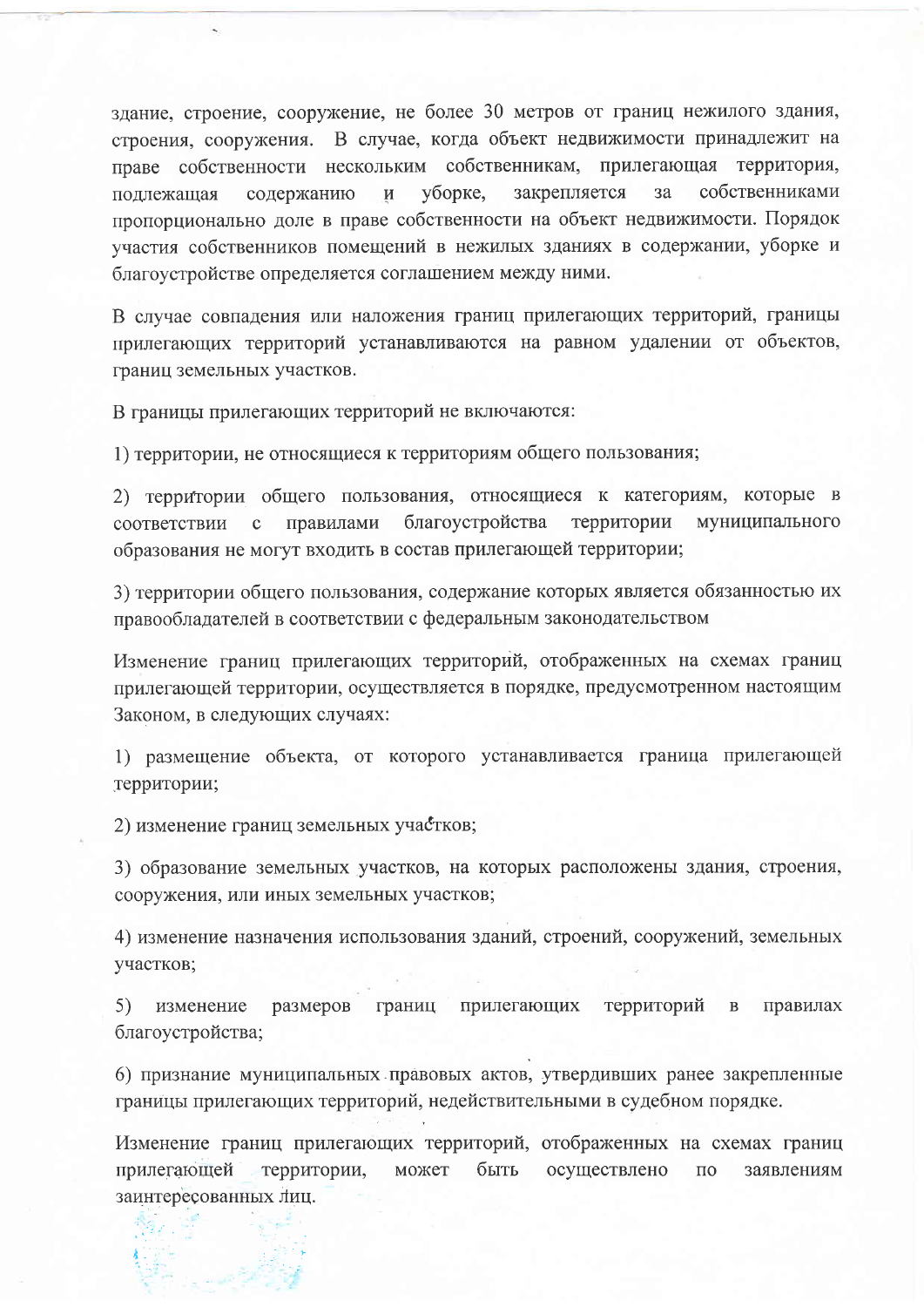Заявления заинтересованных лиц об изменении границ прилегающих территорий, отображенных на схемах границ прилегающей территории, рассматриваются органами местного самоуправления в соответствии с законодательством о порядке рассмотрения обращений граждан Российской Федерации.".

6. Пункт 3.1.5. изложить в следующей редакции:

« 3.1.5. Юридические, физические лица, индивидуальные предприниматели, за исключением лиц, указанных в подпункте 3.1.4 настоящих Правил, владеющие на праве собственности, ином вещном праве, праве аренды, ином законном праве земельным участком, обязаны осуществлять содержание, уборку  $\boldsymbol{M}$ благоустройство территории земельного участка в границах, определенных правоустанавливающими документами на земельный участок, данными кадастрового учета, а также уборку прилегающей территории в границах по не более 25 метров от границ земельного участка, на котором периметру находится стационарный торговый объект, представляющий собой отдельное здание и не более 35 метров от границ стационарного торгового объекта, представляющего собой отдельное здание.

Помимо вышеуказанных, границы прилегающей территории определяются также:

- не более 10 метров от границ земельного участка, на котором находится временный объект, не более 20 метров от границ временного объекта;

- не более 15 метров от границ земельного участка, на котором находится спортивное сооружение, не более 25 метров от границ спортивного сооружения

- для зданий, строений, сооружений, земельного участка и иных объектов, находящихся в собственности или на ином праве у субъектов отношений в сфере обеспечения чистоты и порядка, - в радиусе 10 метров от кадастровой границы земельного участка;

ДЛЯ автозаправочных станций, станций технического обслуживания, автомобильных моек, мастерских, предназначенных для ремонта и обслуживания автомобилей, а также въездов и выездов из них - не более 15 метров от границ земельного участка, на котором находится автозаправочная станция, автомобильная мойка, мастерская, предназначенная для ремонта и обслуживания автомобилей, не более 25 метров от границ автозаправочной станции, автомобильной мойки, мастерской, предназначенной для ремонта и обслуживания автомобилей;

- не более 3 метров от границ земельного участка, на котором находится трансформаторная подстанция либо распределительный пункт или иное предназначенное для осуществления передачи электрической энергии строение, сооружение, не более 8 метров от границ трансформаторной подстанции,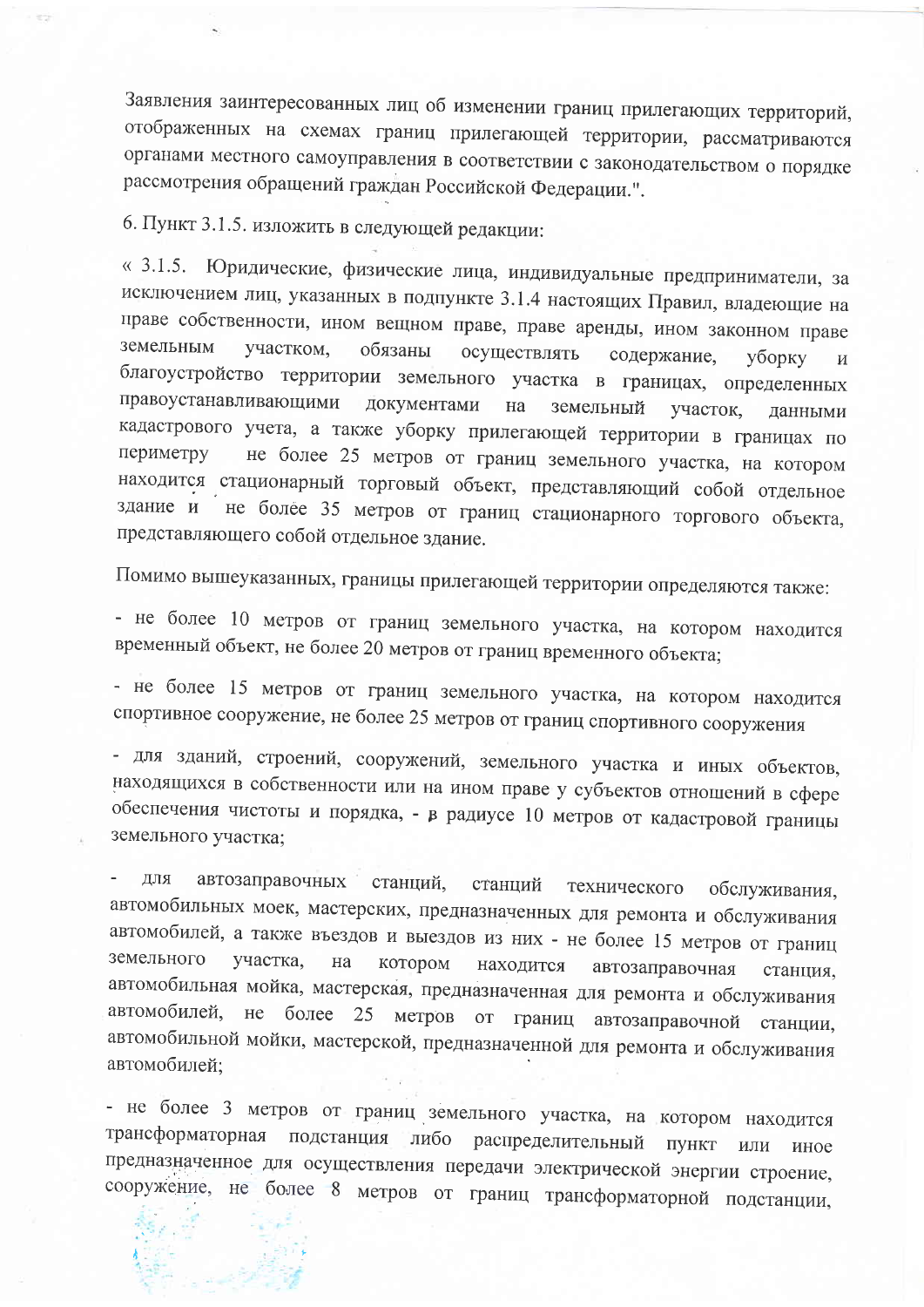распределительного пункта или иного предназначенного для осуществления передачи электрической энергии строения, сооружения;

- не более 10 метров от границ земельного участка, на котором находится кладбище;

- для объектов мелкорозничной сети - в радиусе 10 метров от объекта торговли;

- для строительных площадок - 10 метров от ограждения стройки по всему периметру;

- для мест производства земляных, дорожно-ремонтных работ, работ по ремонту инженерных сетей и коммуникаций, фасадов и иных элементов строений, зданий и сооружений, установке средств стабильного территориального размещения - в радиусе 5 метров от объекта производства работ;

- для промышленных предприятий, а также объектов предпринимательской деятельности, имеющих санитарно-защитную, защитную, охранную зону и т.п., устанавливаемую в соответствии с действующим законодательством, нормами и правилами, включая отраслевые и ведомственные, в границах таких зон.

7. Пункт 7.4.4. изложить в следующей редакции:

«7.4.4. Контейнерная площадка должна быть очищена от мусора, находиться в чистоте и порядке, должна иметь с трех сторон чистое ограждение высотой не менее 1,2 метра, препятствующее попаданию мусора на прилегающую к контейнерной площадке территорию, асфальтовое или бетонное покрытие, удобный подъездной путь с твердым покрытием.

Территория вокруг контейнерной площадки и бункера в радиусе 7 метров должна находиться в чистоте.

Запрещается складирование мусора на территории, непосредственно прилегающей к контейнерной площадке и бункеру».

8. Пункт 7.4.9. изложить в следующей редакции:

«7.4.9. Для сбора бытового мусора на улицах, площадях, объектах рекреации, внутриквартальных и внутримикрорайонных территориях должны применяться малогабаритные (малые) контейнеры (1,1 куб. м) и (или) урны, устанавливаемые на основных пешеходных коммуникациях, у входов: в объекты торговли и общественного питания, другие учреждения общественного назначения, подземные переходы, жилые дома и остановки общественного транспорта.

Интервал при расстановке малых контейнеров и урн (без учета обязательной расстановки у вышеперечисленных объектов) должен составлять: на основных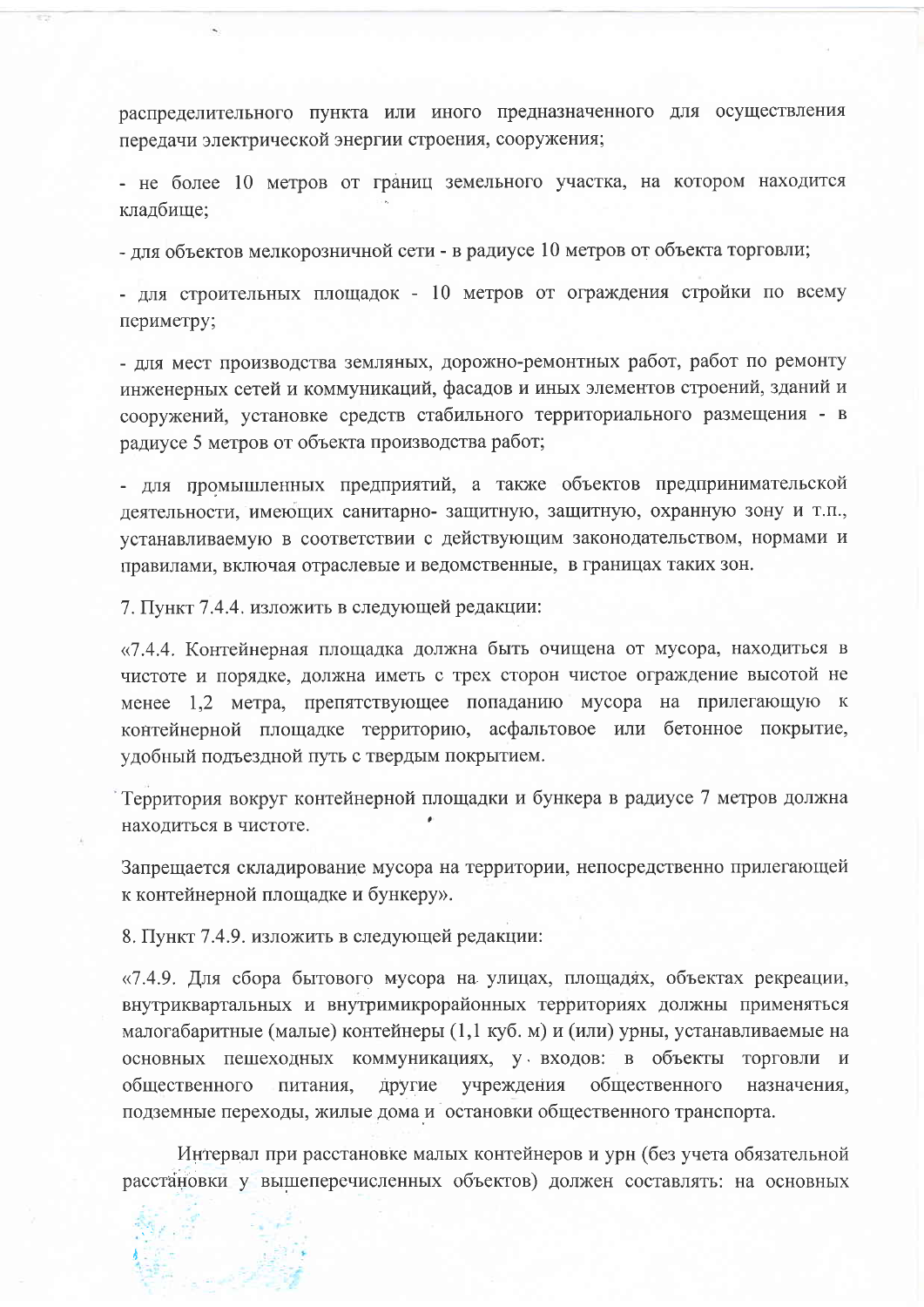пешеходных коммуникациях - не более 40 м, других территориях муниципального образования - не более 100 м.

На территории объектов рекреации малые контейнеры и урны должны быть установлены у скамей, некапитальных нестационарных сооружений и уличного технического оборудования, ориентированных на продажу продуктов питания, а также на остановках общественного транспорта. Во всех случаях расстановка малых контейнеров и урн не должна препятствовать передвижению пешеходов, проезду инвалидных и детских колясок.

Урны должны быть чистыми, окрашенными, не иметь каких-либо повреждений и очагов коррозии. Территория в радиусе 1 метра от урны должна содержаться в чистоте».

9. Пункт 7.15.5.- исключить

10. Пункт 8.3.16. изложить в следующей редакции:

 $\langle 8.3.16, C \rangle$  началом снегопада в первую очередь обрабатываются противогололедными материалами наиболее опасные для движения транспорта и пешеходов участки магистралей и улиц (крутые спуски, повороты и подъемы, мосты, эстакады, тоннели, остановки пассажирского транспорта, площади). Перечень участков, требующих первоочередной обработки противогололедными материалами, должен быть в каждой специализированной организации.

По окончании обработки противогололедными материалами наиболее опасных для движения транспорта и пешеходов участков производится сплошная обработка проезжих частей с твердым покрытием. Обработка всей площади тротуаров должна быть произведена в течение 4 часов с начала снегопада.

При получении от метеорологической службы оповещения о гололеде или возможности его возникновения, в течение 2 часов после оповещения противогололедными материалами в первую очередь обрабатываются лестничные сходы, а затем тротуары».

11. Пункт 8.3.19. изложить в следующей редакции:

«8.3.19. Вывоз снега в течение суток после окончания снегопада должен осуществляться от остановок пассажирского транспорта, наземных пешеходных переходов, с мостов и путепроводов, с территорий массового посещения людей (магазинов, рынков, гостиниц, автостанций, театров, учреждений образования), с въездов на территории и выездов с территорий учреждений здравоохранения, а также с улиц и проездов, обеспечивающий безопасность дорожного движения, с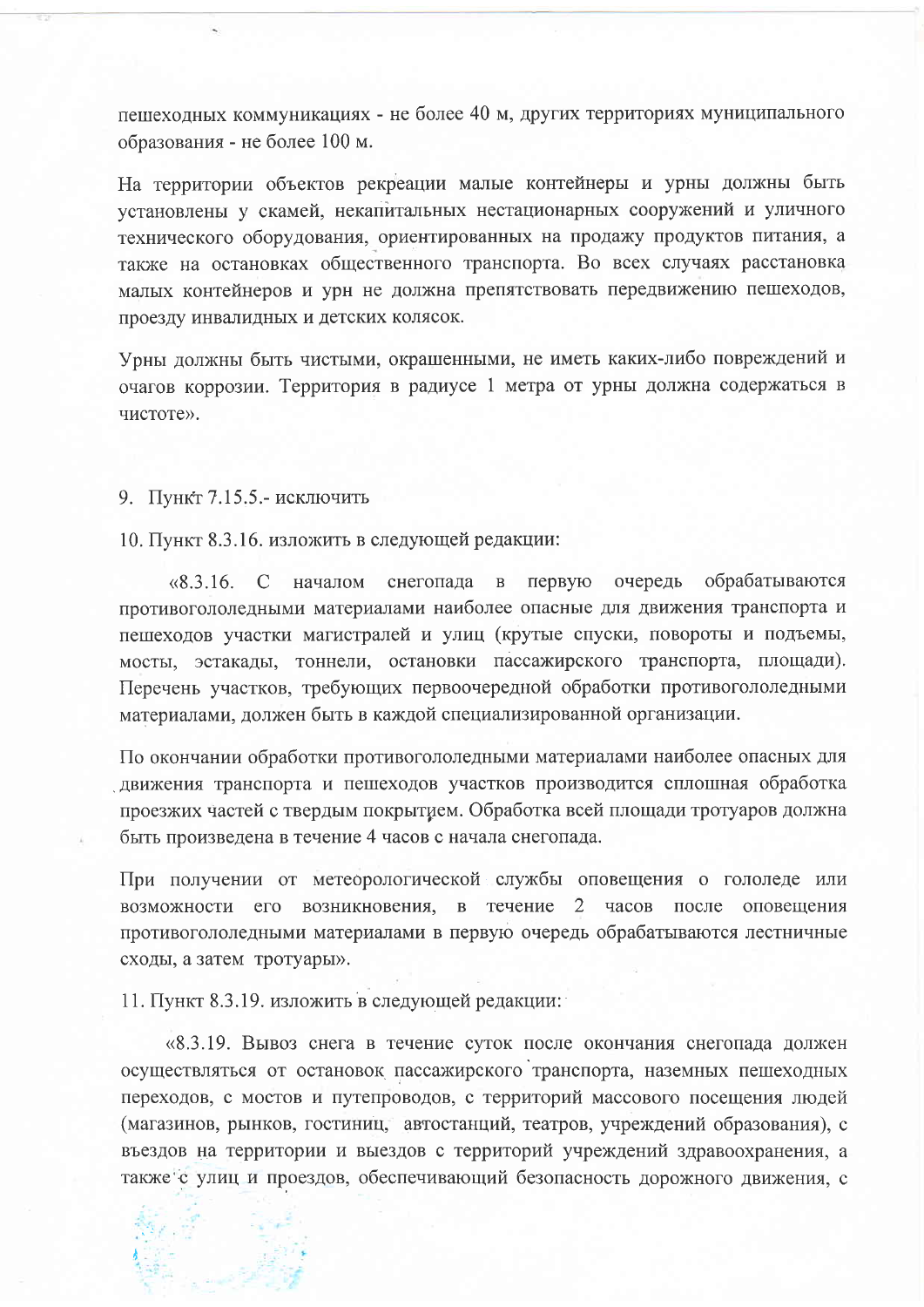дворовых территорий и внутридворовых проездов; не позднее 3 суток - с остальных территорий».

При обсуждении проекта решения Совета депутатов городского округа город Шахунья Нижегородской области « О внесении изменений в решение Совета депутатов городского округа город Шахунья Нижегородской области от 27.10.2017 № 3-9 « Об утверждении Правил благоустройства, обеспечения чистоты и порядка на территории городского округа город Шахунья Нижегородской области» поступили следующие вопросы:

Чиркунов П.Н. - депутат Совета депутатов городского округа город Шахунья

- на основании чего вносятся изменения в Правила благоустройства?

- Соколов Ю.А. - основание протест Нижегородской транспортной прокуратуры, также вносятся изменения в отдельные положения Правил в соответствии с Постановлением Законодательного собрания Нижегородской области № 855-VI от 29 ноября 2018 года «О внесении изменений в Закон Нижегородской области «Об обеспечении чистоты и порядка на территории Нижегородской области».

В результате обсуждения проекта решения Совета депутатов городского округа город Шахунья Нижегородской области «О внесении изменений в решение Совета депутатов городского округа город Шахунья Нижегородской области от 27.10.2017 № 3-9 « Об утверждении Правил благоустройства, обеспечения чистоты и порядка на территории городского округа город Шахунья Нижегородской области» депутатов было принято решение:

1. Предварительное рассмотрение проекта решения Совета депутатов городского округа город Шахунья Нижегородской области « О внесении изменений в решение Совета депутатов городского округа город Шахунья Нижегородской области от 27.10.2017 № 3-9 « Об утверждении Правил благоустройства, обеспечения чистоты и порядка на территории городского округа город Шахунья Нижегородской области» на постоянной депутатской комиссии по экономики, промышленности, предпринимательству, транспорту, вопросам строительству, ЖКХ

## Голосовали:

 $3a - 22$ 

Против - Нет

Воздержались - 0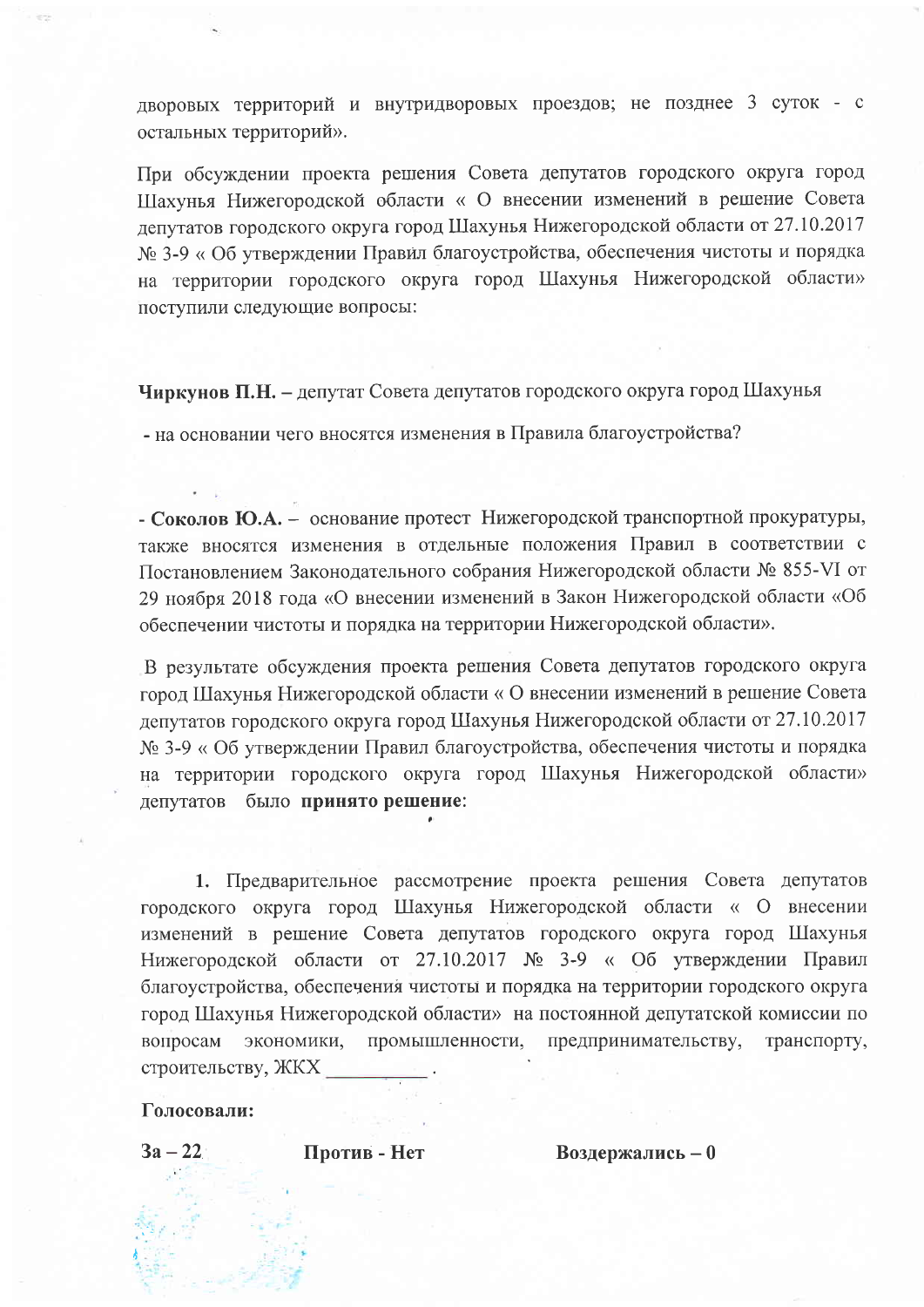Замечаний по ведению публичных слушаний не поступало.

Всем спасибо за участие в публичных слушаниях. Протокол публичных слушаний и заключение будут опубликованы в газете «Знамя труда» и размещены на официальном сайте городского округа в установленные действующим законодательством сроки.

Председательствующий

Ю.А. Софронов

Секретарь

С.Н. Горбачев